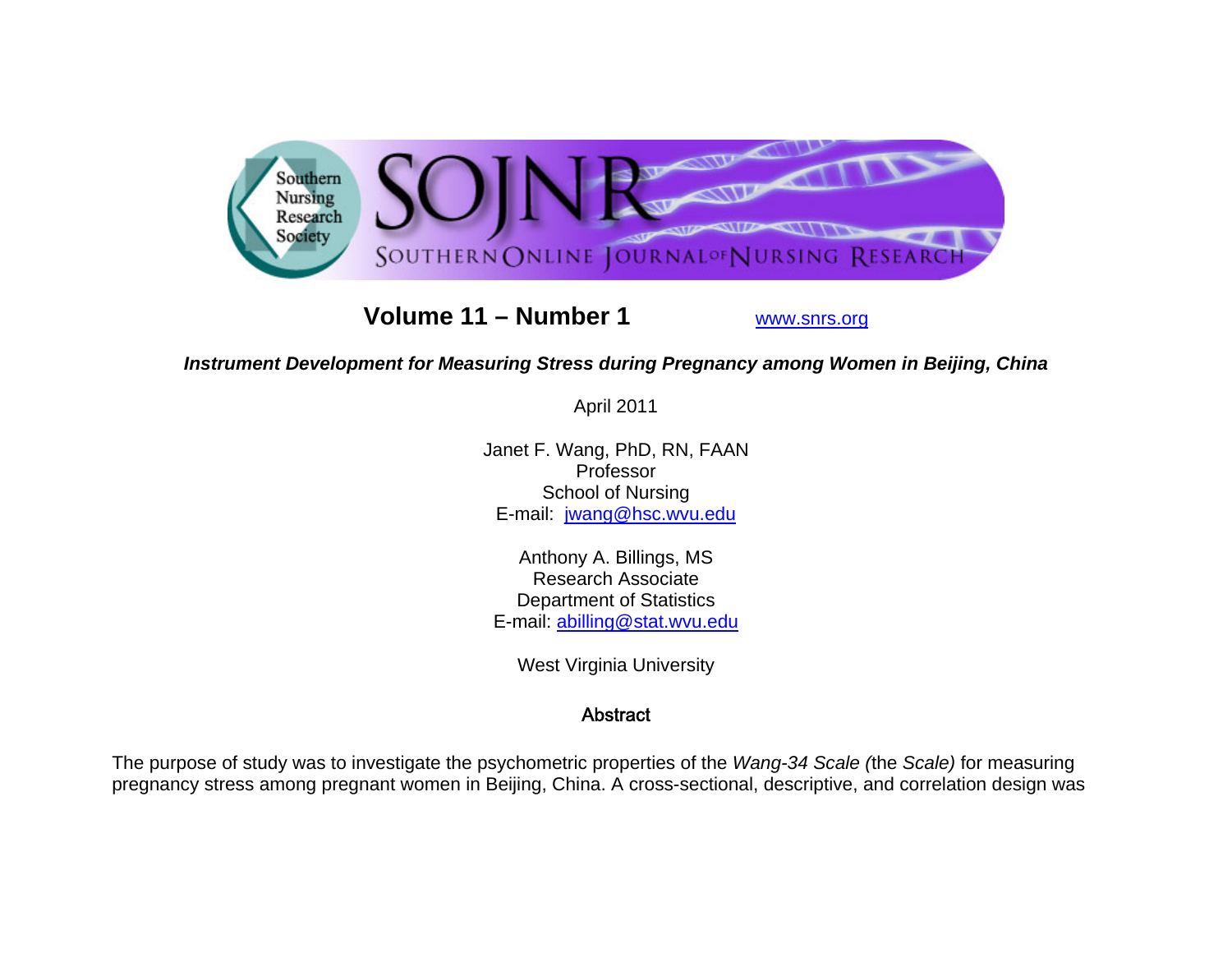used. Exploratory factor analysis (EFA) was conducted to assess the factor structure of the *Scale.* Data were collected in three obstetric and gynecological clinics in Beijing in 2002. A total of 685 pregnant women voluntarily participated. Translation and back translation of the *Scale* were reviewed by three bilingual researchers to determine the conceptual and language equivalence for study of the *Scale* for pregnant women in China. EFA and internal consistency reliability were used to examine the psychometrics. Three-factor and four-factor structures emerged for the *Wang-34 Scale;* the internal reliability of the *Scale* as measured by Cronbach's alpha, was 0.86 for the total scale, with alphas ranging from 0.74 to 0.84 for subscales. These findings support the validity of the translated *Scale* and scoring of the items. Both Cronbach's alphas (0.86) and standardized alpha (0.88) values indicated a high degree of internal consistency. Thus, the *Wang-34 Scale* is a valid and reliable measure of pregnancy stress and can be used to prioritize interventions to prevent or reduce stress during pregnancy.

Keywords: Stress during pregnancy, instrument development, psychometric testing and pregnant women in China.

## *Instrument Development for Measuring Stress during Pregnancy among Women in Beijing, China*

#### **Introduction and Background**

Researchers have reported that as many as 18% of pregnant women suffer depression during pregnancy; 13% experience major depression, and 14% have a new episode of depression during pregnancy.**1,2** Some researchers**<sup>3</sup>** found that the prevalence of depression was 7% in the first trimester, 13% in the second trimester, and 12% in the third trimester. Studies have also indicated that high stress and mood disturbances during pregnancy are related to a variety of negative maternal and birth outcomes.**4,5** High stress during pregnancy has been associated with low birth weight and may increase pregnant women's smoking and alcohol consumption during pregnancy; these behaviors in turn have adverse effects on birth outcomes.**<sup>6</sup>**

Physical distress during pregnancy is often reported as the most frequent stressor women experience during pregnancy.**7,8** Fatigue, physical limitations, and weight gain are main stressors pregnant women experience during pregnancy,**<sup>9</sup>** and women also have body image concerns and physical discomforts during pregnancy,**<sup>10</sup>** Understanding stress during pregnancy and specific stressors that are perceived by women during pregnancy will enable professionals to develop strategies to reduce stress and help pregnant women cope with stressors during pregnancy.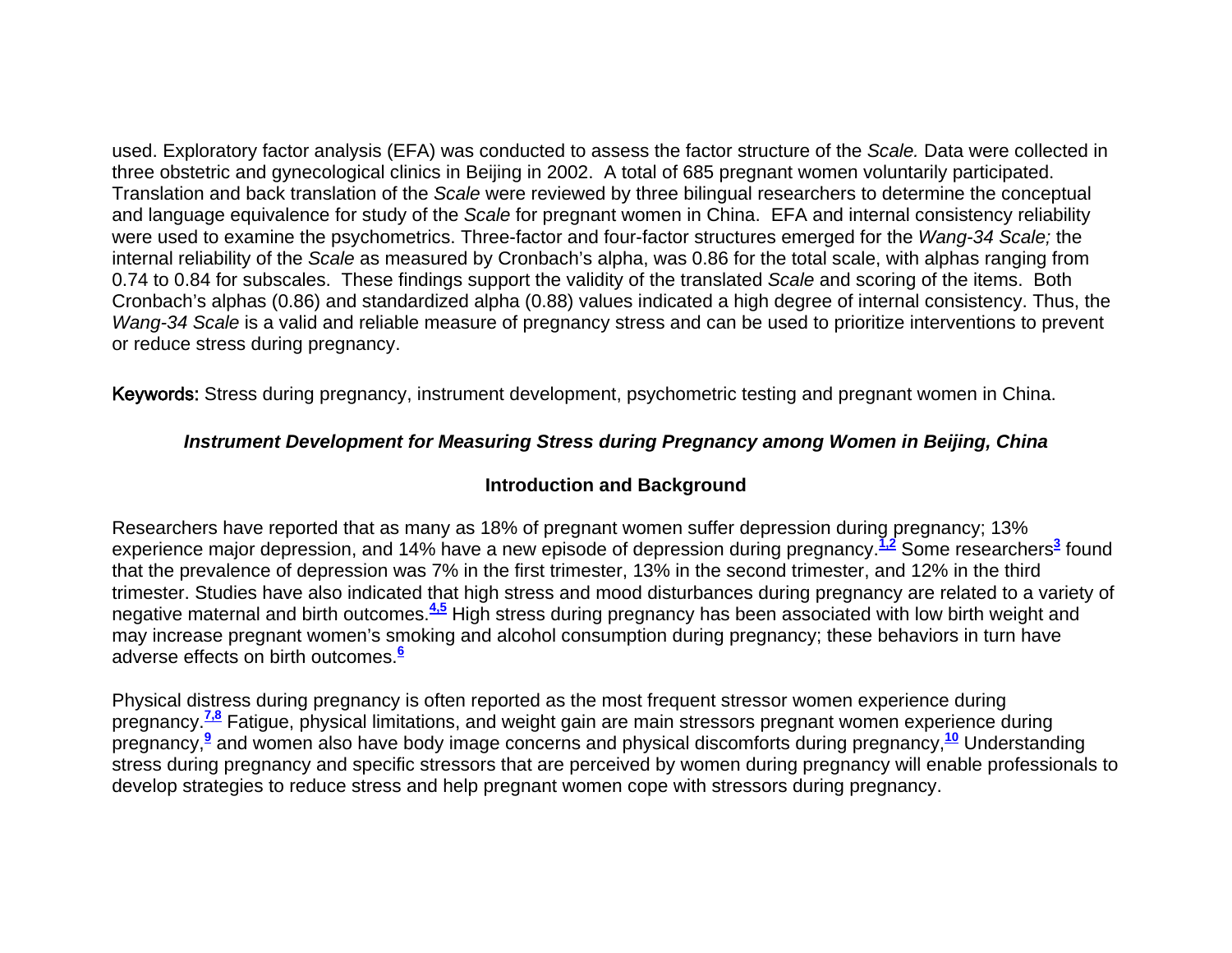No specific stress scale, however, is currently available for measuring stress in pregnant women among different cultural groups. Furthermore, pregnant women frequently do not receive screening, prevention or treatment for mood and stress concerns.**4,5** Accurate measurement of pregnancy stress is important to help women prioritize and prevent stress during pregnancy. With a sound, reliable, and valid assessment tool, nursing care for this population can be based on objective and culturally relevant constructs.

### **Problem Statement**

This study investigated the psychometric properties of *the Wang-34 Scale* with respect to a sample of pregnant women in Beijing, China. There is currently no instrument to measure stress during pregnancy among women in China.

The *Pregnancy Stress Rating Scale (PSRS)* was developed by Chen**<sup>11</sup>** and tested among pregnant women in Taiwan. Using principal axis factor analysis, she found a three-factor structure and factor loadings ranging from 0.33 to 0.87 for *Chen's<sup>11</sup> S*cale*.* Chen's**<sup>11</sup>** 28 stress items were distributed into three factors with factor 1, "stress from seeking safe passage for herself and her child through pregnancy, labor and delivery," containing 11 items; factor 2, "stress from Identifying maternal role," containing 12 items; and factor 3, "Stress from altering body structure and body function," containing 5 items**.** Affonso's**<sup>8</sup>** pregnancy stress variables observed among women in the US include physical distress, weight gain and body change, emotional instability, job and career, money, and changes in living pattern.

Although Chen's**<sup>11</sup>** instrument measured stress experienced by pregnant women in Taiwan, the instrument was in the traditional Chinese used in Taiwan, not in China. Chen's**<sup>11</sup>** instrument tested only with pregnant women in Taiwan, and the instrument does not incorporate socio-economic variables that may affect the stress experienced by pregnant women.**<sup>8</sup>** We combined Chen's**<sup>11</sup>** 28-items instrument and Affonso's**<sup>8</sup>** 6 variables related to pregnancy stress to form the *Wang-34 Scale.* We translated and edited the entire 34 items from Chinese to English and back translated from English to Chinese for data collection in China in a simplified Chinese language. A panel of three Chinese-English bilingual researchers evaluated several versions of the *Scale*. Agreement of 95% was reached among the three bi-lingual researchers regarding the cross-cultural equivalence of Chinese and English wording in the two different versions of the *Scale.*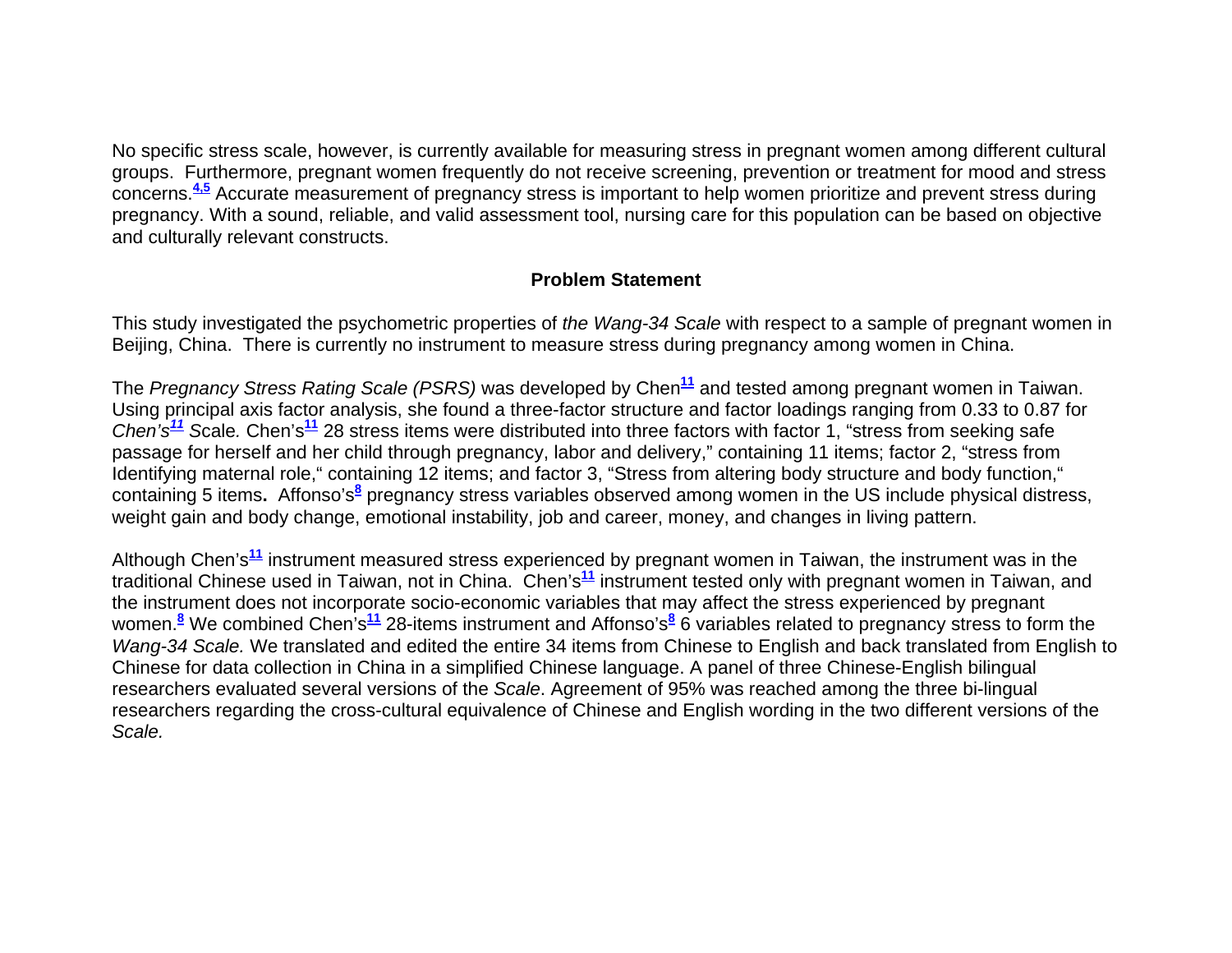Because the *Scale* combined two instruments, we treated the *Scale* as a new instrument. Research questions were: (1) is there evidence of cross-cultural equivalence of the concepts and language in the English and Chinese versions of *the Scale*? (2) Is *the Scale* a reliable and valid tool to measure pregnancy stress?

## **Theoretical Framework**

The vulnerability-stress model was used as our conceptual framework for this study. The etiology of emotional disorders in women, especially depression, has clearly demonstrated that there is a vulnerability-stress conceptualization on risk factors during pregnancy.**12,13** Studies indicated that stress may trigger the onset of major depression in vulnerable pregnant women.**<sup>14</sup>** Two areas of vulnerability have been identified: (a) the risk associated with environmental factors such as lack of support and disadvantaged socio-economic conditions<sup>15,16</sup> and (b) psychosocial vulnerability such as low selfesteem and helplessness,**<sup>17</sup>** as variables related to pregnancy stress. We used this vulnerability-stress model to examine the stress of Chinese women during pregnancy.

#### **Methods**

This cross-sectional, descriptive, and correlational study was approved by the West Virginia University Institutional Review Board (WVUIRB). Data were collected in three obstetric and gynecological clinics in three hospitals in Beijing, China. A total of 685 pregnant women voluntarily participated in the study.

#### *Study Subjects*

Chinese pregnant women attending OBGYN clinics for various purposes were recruited to participate in a study of the *Scale* psychometrics. The *Scale* was administered to 685 pregnant women in Beijing, China. Criteria for participation in the study were that the women were pregnant, had no medical problems, and were able to speak and read Simplified Chinese. When the women visited one of the three OBGYN clinics, a staff member approached potential subjects to explain the study and offer study material to review in Simplified Chinese. If a patient agreed to participate in the study, a consent form was signed, and the questionnaire was administered and completed.

#### *Study Questionnaire*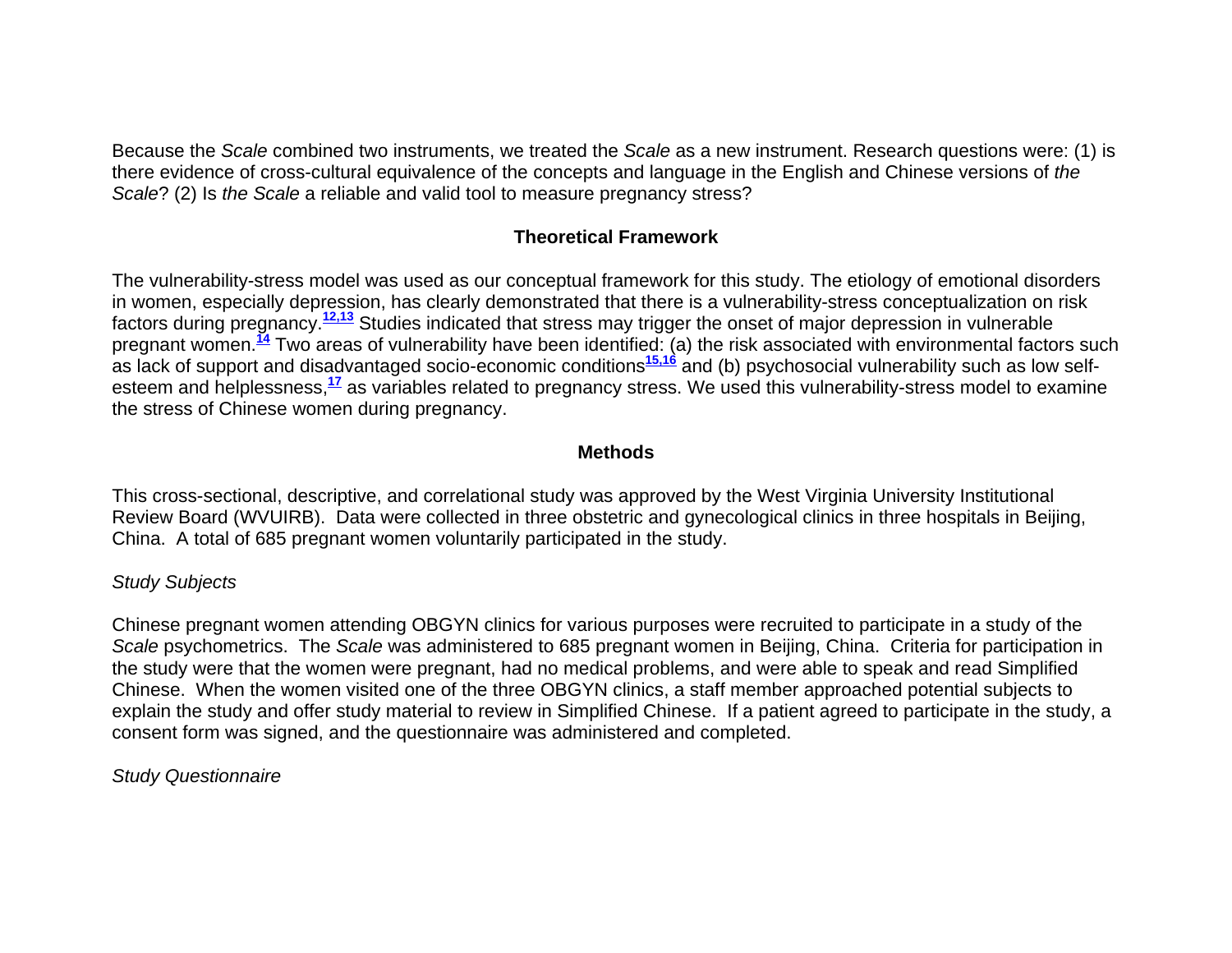The *Wang-34 Scale* included 49 questions,15 on demographic and background information, and 34 pregnancy stress items. The 15 demographic variables were age, number of pregnancies, number of living children, marital status, education, religion, occupation, income, pounds gained during pregnancy, gender-preference of the child, feeding modes, sleeping arrangements, months that will be slept with the baby, eating special foods during pregnancy, and satisfaction with pregnancy. Demographic data were collected in order to describe the sample and compare this sample of Chinese women to women from other cultural groups. The demographic variables were not used in the factor analyses.

The 34 stress items on the *Scale* were Likert-type questions in four categories: (a) concerns about the baby: 9 items, (b) concerns about pregnancy: 14 items, (c) concerns about body image: 5 items, and (d) concerns about career and lifestyle: 4 items. The score for each item ranged from 1 (very worried) to 4 (not worried at all). The total score was computed and transformed to a 1-to-100 point scale. A higher score corresponded to lower stress during pregnancy*.* 

#### *Analysis*

We used the *Statistical Program for Social Sciences (SPSS*) version 18 for analysis of the data. Exploratory factor analyses (EFA) were conducted to test the validity of the hypothesized three-factor and four-factor construct of the *Scale* in Beijing, China. Principal components analysis with varimax rotation was performed in order to assess the construct of the *Scale*, using the eigenvalue criterion (eigenvalue > 1) to determine the number of factors. Cronbach's alpha was used to examine the internal consistency of the *Scale,* and item correlations with total scale and subscales were also computed.

#### **Results**

## *Demographic and Background Information*

A total of 685 pregnant subjects were recruited to answer a 2-page questionnaire. Of these subjects, 24 (3.5%) did not complete the questionnaire, resulting in 661 participants. About 98.7% of the respondents were married, and the rest were not married, remarried or divorced. About 5.3% (n = 35) were between 26 and 30 years of age, and about 86.6% (n  $= 572$ ) were 25 or below. About 16.3% (n = 108) had a middle school education, 27.2% (n = 180) had a high school education, and 47.5% (n = 314) had a 4-year college education. A total of 85.8% (n = 567) said they were currently employed, and  $2.9\%$  (n = 19) were unemployed.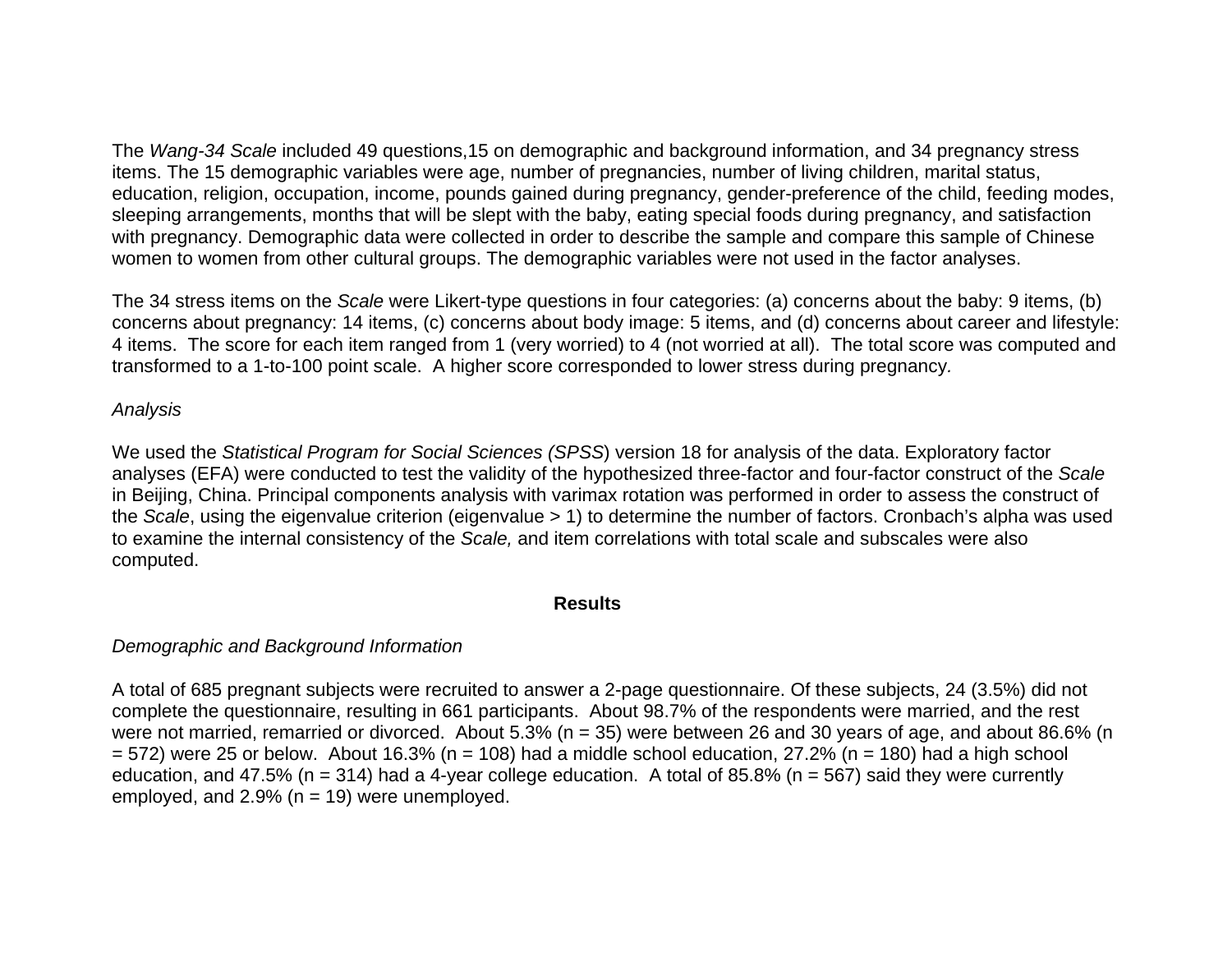#### *Factor Analysis and Results*

Because the *Scale* combined the structure of *Chen's***<sup>11</sup>** *and Affonso's***<sup>8</sup>** stress items related to pregnancy, we treated the *Scale* as a new instrument, and used EFA to analyze the factor structure of the instrument. Principal components analysis with varimax rotation was then performed in order to assess the construct of the *Scale*. Using the eigenvalue criterion (eigenvalue > 1) to determine the number of factors led to a 10 factors construct. After examining a scree plot of the eigenvalues, we decided to investigate three-factor and four-factor structures. Cronbach's alpha for the *Scale* was 0.86, with a standardized alpha of 0.88. These values indicate a high degree of internal consistency for the *Scale*. The threefactor construct explained approximately 41% of the total variance in the data.

*Three-factor construct. Chen's***<sup>11</sup>** *Scale* partitioned into three factors: concerns about the baby, concerns about the pregnancy, and concerns about body image. Affonso's**<sup>8</sup>** items, however, also addressed socioeconomic and career concerns. Our three-factor EFA generated factors that seemed to address "concerns about post-delivery and body image", "concerns about the baby and delivery", and "concerns about the career and lifestyle."

The primary factor was related to "concerns about post-delivery and body image". This factor contained 15 items and accounted for 17.6 % of the total variance in the data. Factor loadings for the items primarily associated with this factor ranged from 0.35 to 0.74. The items, in order of importance, were concerns about "figure changes", "worry about weight gain and body change ", "getting too fat", "darkened spotting on face", "control enlarged body", "decreased social contacts/activities", "tied down by baby", "name of baby", "baby's sex", "family not like baby", "where recuperate after baby born", "finding good babysitter", "physical distress", "no one take care of your family during your labor", and "breast/bottle feed".

The second factor related to "concerns about the baby and delivery". This factor contained 10 items and accounted for 13.5 % of the total variance in the data. Factor loadings for the 10 items ranged from 0.35 to 0.73. The items, in order of importance, were "safe delivery for your baby", "safe delivery for yourself", "contractions during pregnancy", "your behaviors affect fetus", "premature labor", "baby may not be normal", "abnormal labor or cesarean section", "the doctor may not arrive on time", "baby's future ", and "baby's birth weight". The third factor related to "concerns about career and lifestyle". This factor contained three items and accounted for 9.8 % of the total variance. Factor loadings for these items ranged from 0.88 to 0.89. The items, in order of importance, were concerns about "emotional instability", "mobility and career", and "money".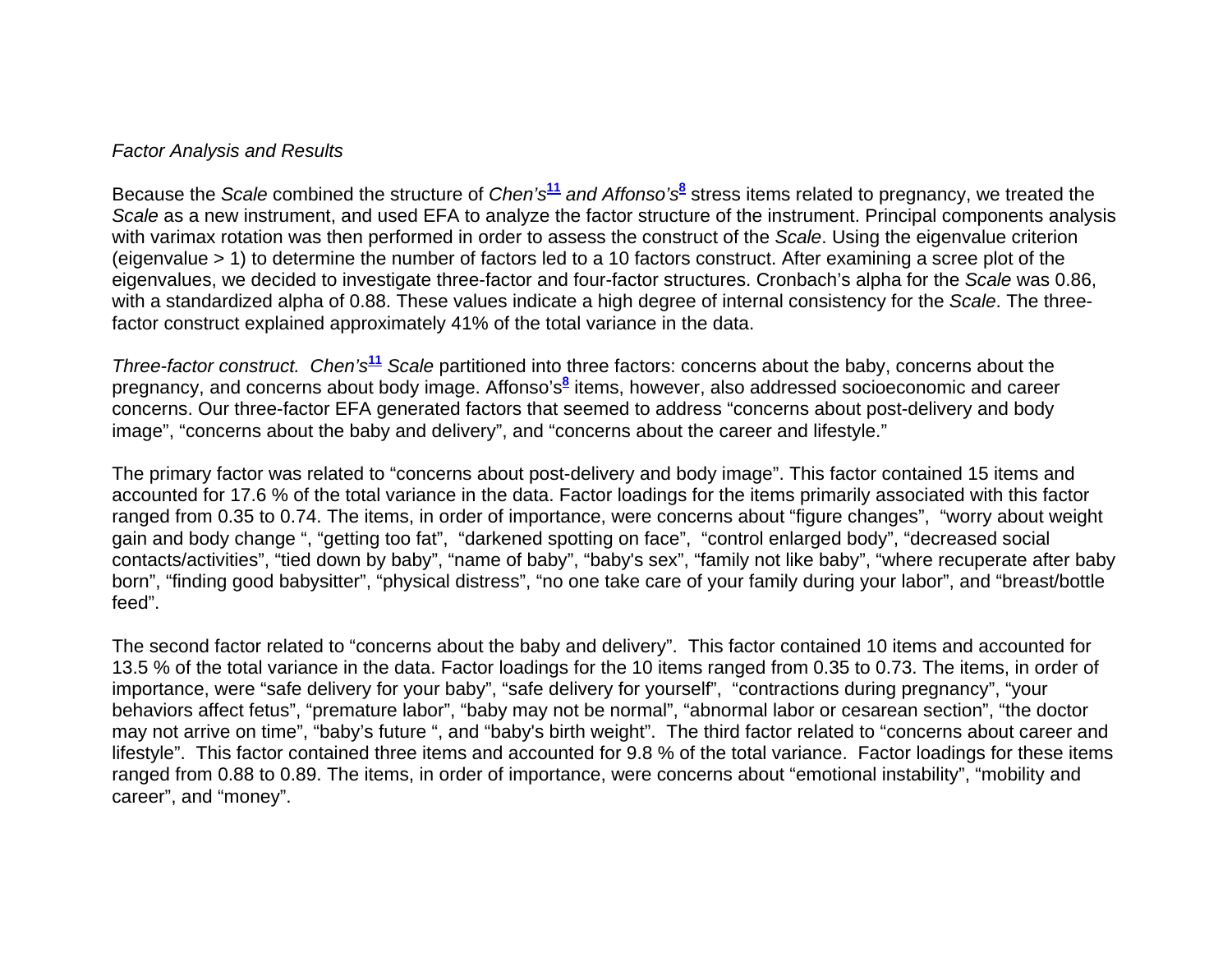Some items loaded approximately equally on more than one factor. These included concerns that "sexual activity hurt baby", which had a loading of 0.32 on the first factor and a loading of 0.31 on the second factor. The item "labor pain may be severe" also loaded on the first factor (0.34) and the second factor (0.55). The item "baby may not be attractive" loaded on the first factor (0.50) and the second factor (0.32). While the item "changes in living pattern" loaded onto the third factor (0.78) and the first factor (0.32). The item "giving up work with baby" did not load heavily on any of the three factors, though this item should probably have loaded onto the third factor, "concerns about the career and lifestyle".

Another item, "physical space for the baby" also did not load onto any of the three factors. Some of the items did not load as expected. For example, the item "physical distress" loaded most heavily on factor 1 (post-delivery and body image), though we had expected that this item would load most heavily on the second factor (baby and delivery). Similarly, the item "no one take care of your family during your labor" loaded most heavily on factor 1 (post-delivery and body image), rather than on factor 2 (baby and delivery). These results suggested a possible need for a factor construct using more than three factors. Therefore, we ran a four-factor EFA. The results are displayed in Table 1.

*Four-factor construct.* Our four-factor EFA generated factors that seemed to address "concerns about the baby and delivery", "concerns about baby and post-delivery", "concerns about body image", and "concerns about the career and lifestyle". The four-factor construct explained approximately 47% of the total variance in the data.

The primary factor was related to "concerns about baby and delivery". This factor contained nine items, and accounted for 13.5 % of the total variance. Factor loadings for the items ranged from 0.38 to 0.73. The items, in order of importance, were concerns about "safe delivery for your baby", "premature labor", "safe delivery for yourself", "contractions during pregnancy", "your behaviors affect fetus", "baby may not be normal", "abnormal labor or cesarean section", "the doctor may not arrive on time", "labor pain may be severe", and "baby's birth weight".

The second factor was related to "concerns about the baby and post-delivery". This factor contained ten items and accounted for 12.3% of the total variance in the data. Factor loadings for the ten items primarily associated with the second factor ranged from 0.30 to 0.71. The items, in order of importance, were concerns about "where recuperate after baby born", "name of baby", "family not like baby", "baby's sex", "decreased social contacts/activities", "finding a good babysitter", "breast/bottle feed", "no one take care of your family during your labor", "physical space for baby", and "giving up work with baby".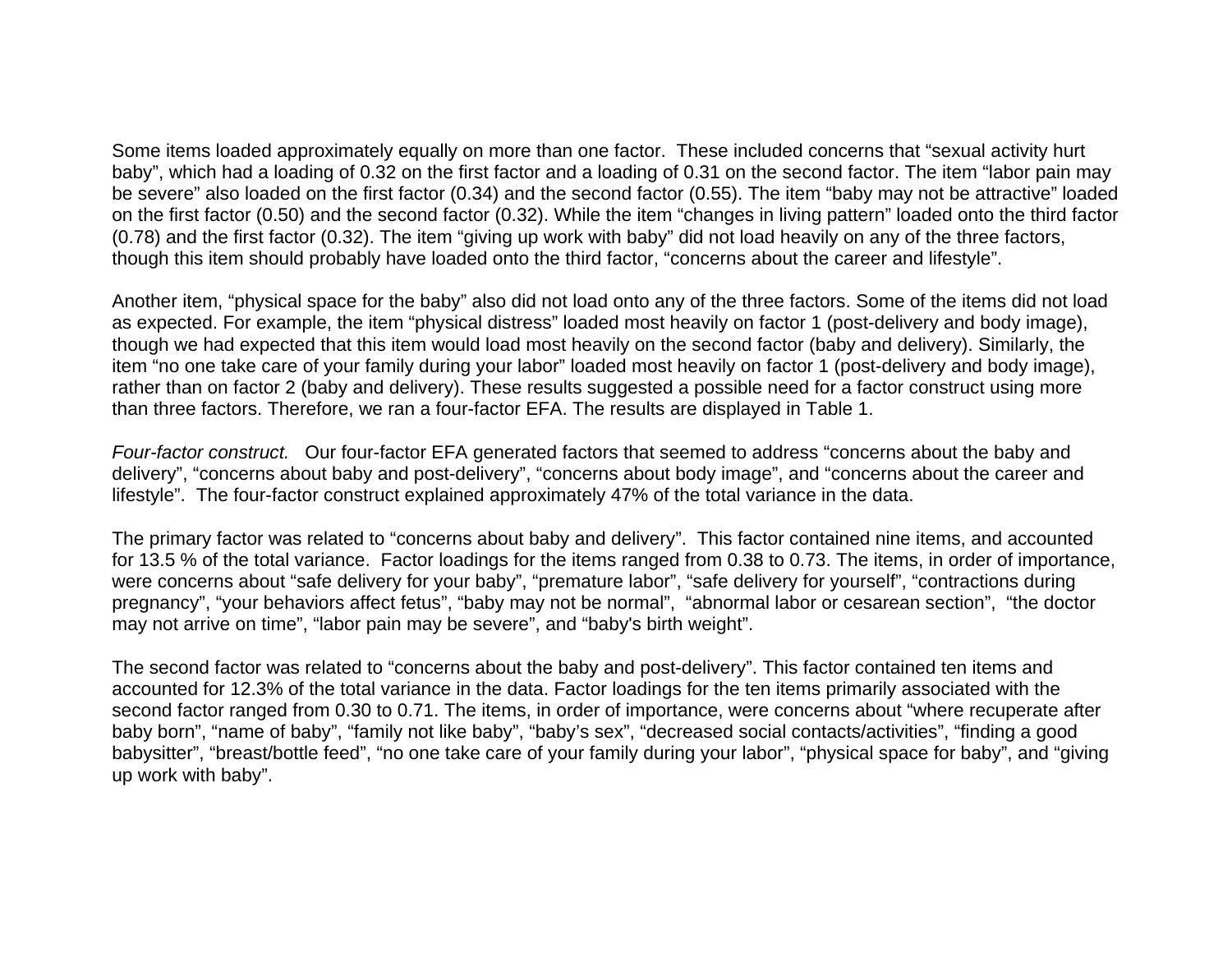The third factor "concerns about body image," accounted for about

11.7% of the variance in the data, and contained five items. These items, in order of importance, were concerns about "getting too fat", "mother's figure changes", "darkened spotting on face", "weight gain and body change", and "physical distress". Factor loadings for the five items ranged from 0.33 to 0.87.

The fourth factor was related to "concerns about the career and lifestyle". This factor contained four items and accounted for 9.5 % of the total variance. Factor loadings ranged from 0.77 to 0.91. The items, in order of importance, were concerns about "emotional instability", "mobility and career", "money", and "changes in living pattern".

Some items loaded approximately equally onto more than one factor. They included concerns that "labor pain may be severe," which loaded onto the first factor (0.52) and the third factor (0.34). The item "baby may not be attractive" loaded onto the first factor (0.31) and the second factor (0.38). Concerns about "the baby's future" also loaded onto the first factor (0.41) and the second factor (0.36). It was not surprising that concerns about "being tied down by baby," loaded on the second factor (0.51); but it was surprising to find that this item also loaded onto the third factor "body image" (0.33). Another item, concerns about "control enlarged body", loaded onto the second factor (0.32) and the third factor (0.59). One item, concerns that "sexual activity may hurt baby," did not load onto any of the four factors.

*Assessment of validity.* To test the *Scale's* content validity, a panel of three bilingual nurse researchers who had experience in maternal and child nursing reviewed the Chen's**<sup>11</sup>** 28 items for the *Scale,* and discrepancies in the translation were discussed. Re-edits and modification of wordings were done to ensure accuracy and conceptual equivalence to the original constructs. The final version of the *Scale* was judged by the three content experts to be acceptable, with 95% agreement*.*

Using EFA, three-factor and four-factor structures emerged and were perceived as evidence that the *Scale* is a valid and internally consistent measure of the factors of the instrument. Factor loadings of the *Scale* ranged from 0.30 to 0.91 and were distributed fairly evenly among Wang's factors. The factors that resulted from the EFA strongly support the construct validity of the total scale and its subscales.

*Item statistics and correlation.* Table 2 reports the mean and standard deviation for each scales item and shows item-tosubscale correlations and item-to-total-scale correlations. Item-to-total-scale correlations varied between 0.27 (item 16) to 0.58 (item 27). Item 16, "giving up work with baby," had the lowest item-to-total-scale correlation. Item 27, "control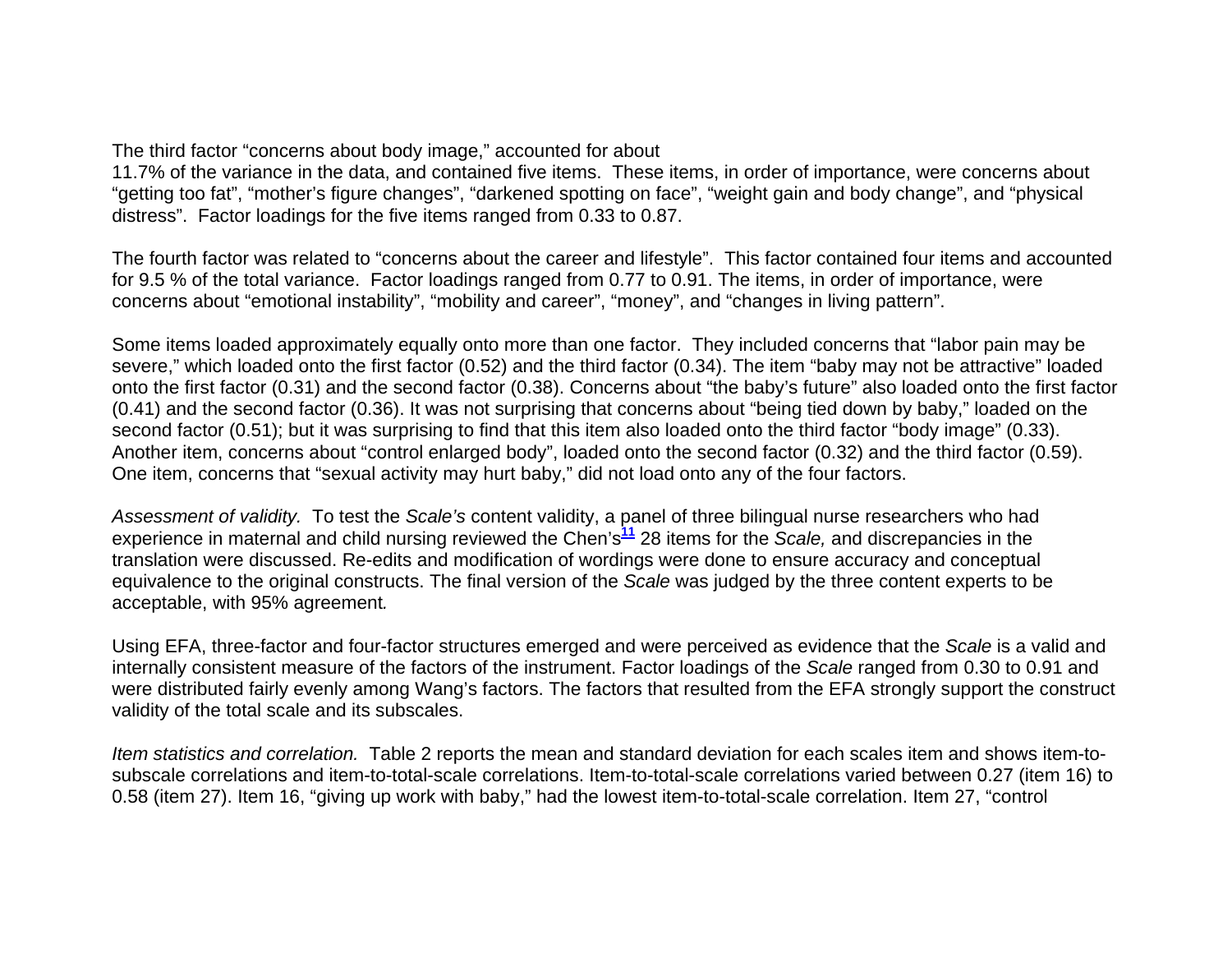enlarged body," had the highest item-to-total-scale correlation. Item 1, "safe delivery for the baby," correlated 0.70 with subscale A, "concerns about baby"; and item 3, "premature labor", was correlated 0.67 with subscale A, indicating that these two items were highly correlated to the sum of the scale scores. The 9 items in subscale A was all correlated to the total score.

Item 24, "figure changes", were highly correlated (0.86) with subscale C, "concerns about body image;" but "figure changes" was not as highly correlated (0.52) with the total scale score. That means that figure changes and body image were closely related, and figure changes seemed to be a major stressor in pregnancy. Each of Affonso's<sup>8</sup> stressors showed a high correlation with subscale D and total pregnancy stress scores. The analysis indicated that most items in *the Wang-34 Scale* were highly correlated with their subscale scores and also with the total score. We concluded that the *Scale* is reliable, exhibits a higher Cronbach's alpha than *Chen's<sup>11</sup> Scale* and explains more variance in the data. This gives evidence that the *Scale* is useful in identifying pregnancy stress in Chinese women.

*Internal consistency and reliability.* Cronbach's alpha for the *Scale* was 0.86, with a standardized alpha of 0.88. Both Cronbach's alpha and the standardized alpha values indicated a high degree of consistency for the *Scale.* While the *Scale* had a reliability value of 0.88, the Affonso<sup>8</sup> subscale had a reliability of 0.82 and Chen's<sup>11</sup> 28 items had a reliability of 0.87.

#### **Discussion**

Response rates were high, exceeding 98%. The high response rate could be due to the fact that the questionnaire was short (two pages) which were more acceptable to the Chinese pregnant women. The instrument was valid and reliable, as indicated in the results of the EFA and appears to be an improved Scale to measure pregnancy stress among women in China. De Von<sup>18</sup> recommends that when creating and administering a new instrument, one must make the instrument as concise as possible without sacrificing necessary content, so that alpha coefficients can be increased.

In general, the results from Beijing, China, are consistent with the study by Chen<sup>11</sup> in Taiwan two decades ago. The translation process was successful in achieving conceptual equivalence in Chinese and English. The results support the construct validity of the *Scale* and the scoring of pregnancy stress in Beijing, China. The *Scale* exhibited a high validity and reliability for measuring pregnancy stress among women in Beijing, China. Nunnally**<sup>19</sup>** suggests that an alpha coefficient of .70 or higher is acceptable for a newly developed instrument. We consider the *Scale* to be a new scale, because it combines Chen's**<sup>11</sup>** and Affonso and Mayberry's**<sup>8</sup>** variables. In this study, Cronbach's alpha for the *Scale* was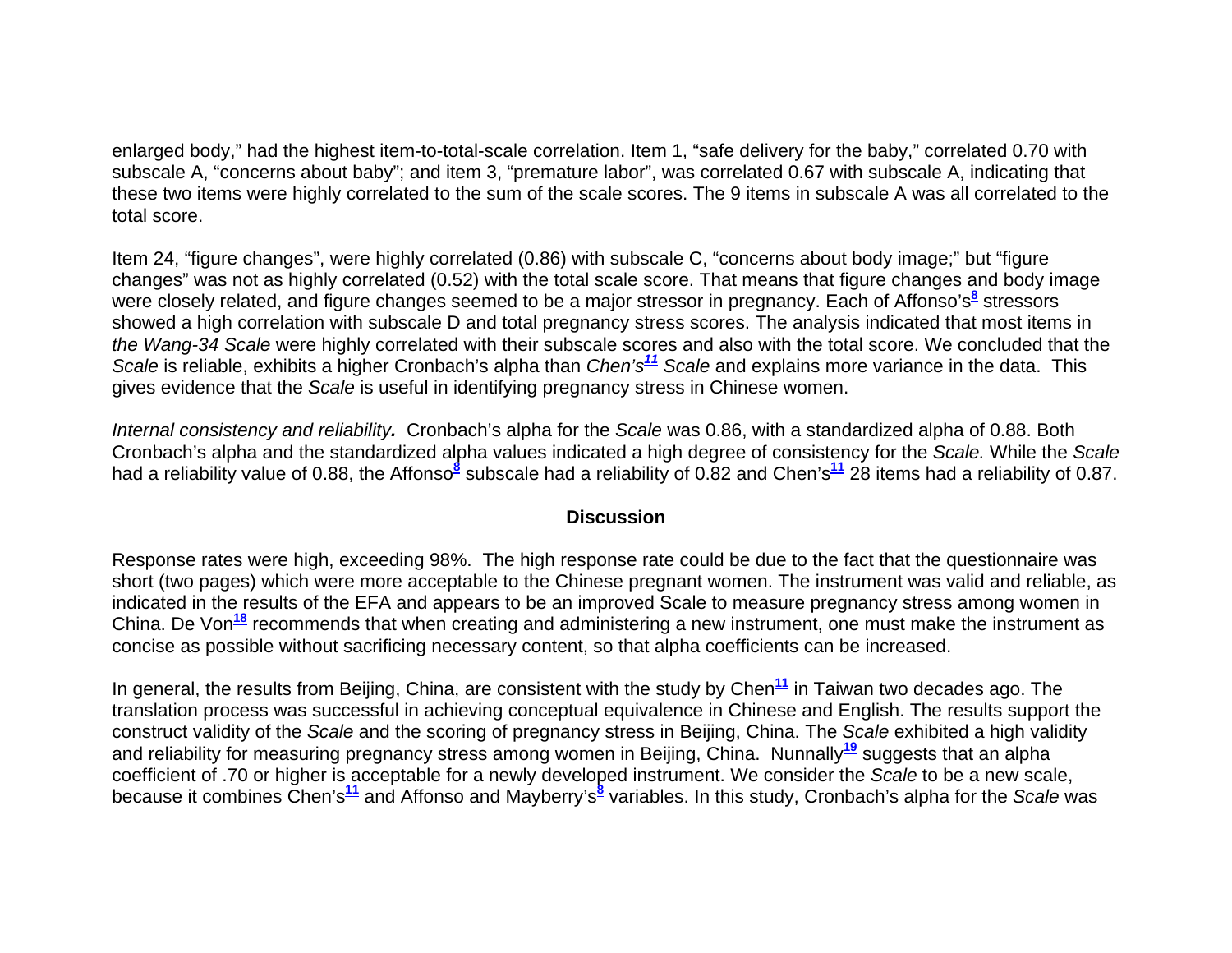0.86, with a standardized alpha of 0.88. Both Cronbach's alpha and the standardized alpha values indicate a high degree of reliability for the *Scale.*

Nunnally**<sup>19</sup>** suggested having 10 times as many participants as variables in conducting factor analysis in order to make sampling error a trivial concern. In this study the numbers of subjects was more than 10 times the number of variables (34 x 10 = 340 subjects). The results showed that the *Scale* is better than *Chen's Scale,***<sup>11</sup>** and has high validity and reliability for measuring stress among pregnant women in Beijing, China.

#### **Limitations**

There are some limitations to this study: the sample was overwhelmingly urban women in Beijing, and the sample was one of convenience. In addition, the reliability and validity assessments were limited to homogeneous samples of Chinese women in Beijing, who were educated, earned considerable money and were living in a city. Although the *Scale* exhibited high reliability and validity when tested in Beijing, China, further studies are warranted and should include women from diverse ethnic groups and health backgrounds to detect variations in stress during pregnancy.

#### **Conclusion**

The *Wang-34 Scale* can be useful for measuring stress during pregnancy among Chinese women. Studies are needed, however, to examine the usability of the instrument for assessing the pregnancy stress in different cultural groups.

## **References**

- 1. Vieten, C, & Astin, J. (2008). Effects of a mindfulness-based intervention during pregnancy on prenatal stress and mood: results of a pilot study. *Archives of Women's Mental Health, 11*, 67-74.
- 2. Gavin, N., Gaynes, B. N., Lohr, K., Meltzer-Brody, S., Gartlehner, G., & Swinson, T. (2005). Perinatal depression: a systematic review of prevalence and incidence*. Obstetrics & Gynecology, 106,* 1071-1083.
- 3. Bennett, H., Einarson, A., Taddio, A., Koren, G., & Einarson, T. (2004). Prevalence of depression during pregnancy: systematic review. *Obstetric & Gynecology,103*, 698–70.
- 4. Marcus, S., Flynn, H., Blow, F., & Barry, K. (2003). Depressive symptoms among pregnant women screened in obstetrics settings. *Journal of Women's Health, 10*(3),103-109.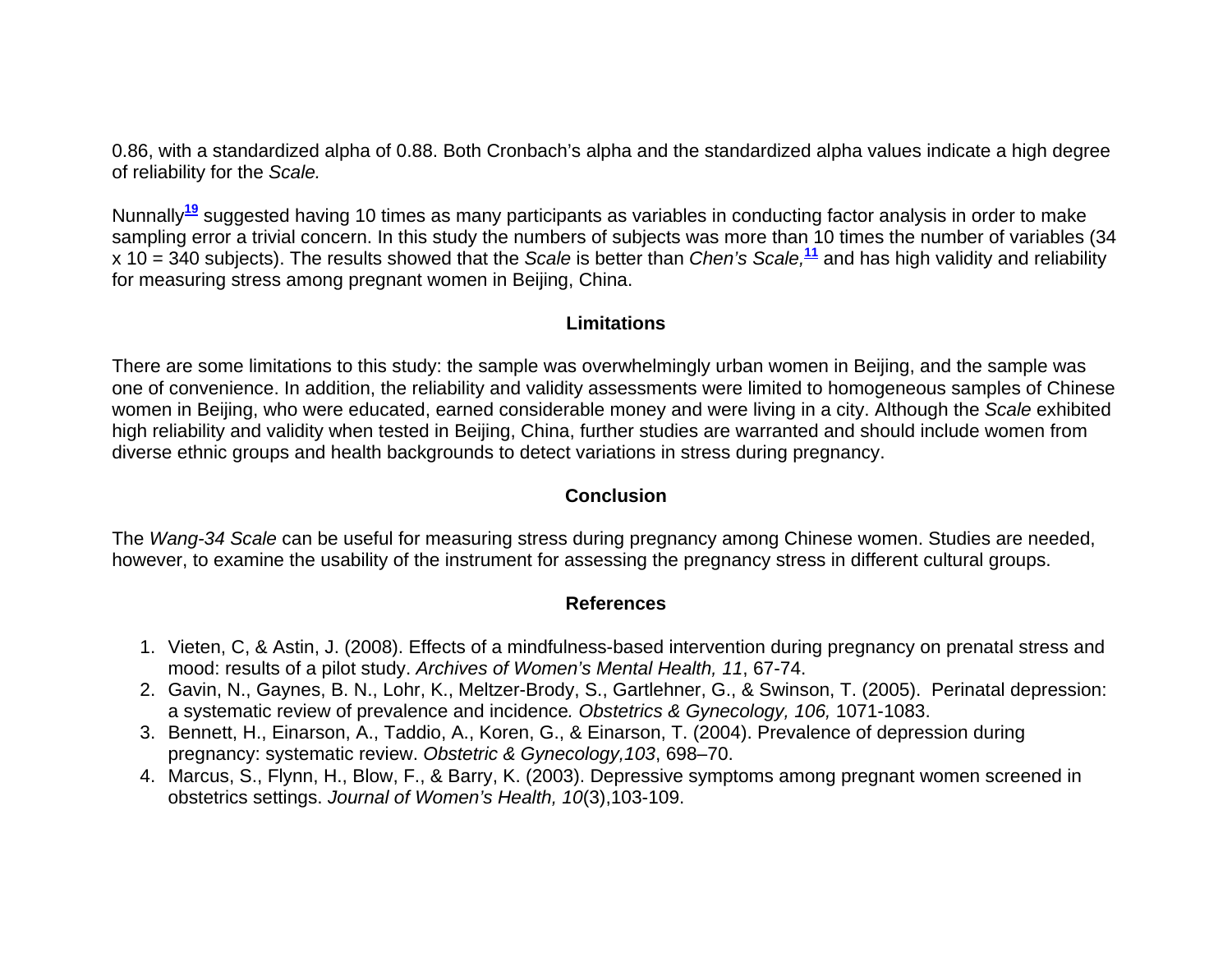- 5. Flynn, H., Blow, F., & Marcus, S. (2006). Rates and predictors of depression treatment among pregnant women in hospital-affiliated obstetrics practices. *General Hospital Psychiatry*, *28*. 289–295.
- 6. Gaynes, B., Lohr, K., Meltzer-Brody, S., Gartlehner, G., & Swinson, T. (2005). Perinatal depression: A systematic review of prevalence and incidence. *Obstetrics & Gynecology,* 106, 1071–1083.
- 7. Norbeck, J. & Tilden, V. (1983). Life stress, social support, and emotional disequilibrium in complications of pregnancy: A prospective multivariate study. *Journal of Health and Social Behavior, 24*(3), 30-46.
- 8. Affonso, D. & Mayberry, L. (1990). Common stressors reported by a group of Childbearing American women. *Health Care for Women International, 11*, 331-344.
- 9. Fawcett, J., & York, R. (1986). Spouses' physical and psychological symptoms during pregnancy and the postpartum. *Nursing Research, 35*(3), 144-148.
- 10. Fawcett, J., (1978). Body image and the pregnant couple. *Maternal Child Nursing, 3*, 227-233.
- 11. Chen, C. H., Chen, H. M. & Huang, T. H. (1989). Stressors associated with pregnancy as perceived by pregnant women during three trimesters. *The Kaoshiung Journal of Medical Sciences, 5*(9), 505-509.
- 12. O' Hara, M. & Swain, A. (1996). Rates and risk of postpartum depression—a meta-analysis. *International Review of Psychiatry, 8*, 37-54.
- 13. Brown, G., & Harris, T. (1978). *Social origins of depression: A study of psychiatric disorder in women*, London Travistock publications: London.
- 14. Harris, T., Brown, G., & Bifulaco, A. (1987). Loss of parent in childhood and adult psychiatric disorder: The role of social class position and premarital pregnancy. *Psychological Medicine, 17*, 163-183.
- 15. Brown, G. W. & Harris, T. O. (1993). Aetiology of anxiety and depressive disorders in an inner city population. *Psychological Medicine, 23*, 143-154.
- 16. DiPietro, J., Novak, M., Costigan, K., Atella, L., & Reusing, S. (2006). Maternal psychological distress during pregnancy in relation to child development at age two. *Child Development, 77*(3), 573-587.
- 17. Borders, A., Grobman, W. Amsden, L., Holl, J., & Stewart, C. (2007). Chronic stress and low birth weight neonates in a low-income population of women. *Obstetrics & Gynecology, 109*, 331-338.
- 18. DeVon, H A. & Ferrans, C. E. (2003). Scale development: Theory and Application (2nd Ed.). Thousand Oaks, CA: Sage.
- 19. Nunnally, J. C. (1994). *Psychometric theory.* (3rd Ed.). New York: McGraw Hill.

#### **Table 1. Factor Analysis of the** *Wang-34 Scale* **Tested on Pregnant Women in Beijing, China (N = 608) Factor Loadings (4 Factors)**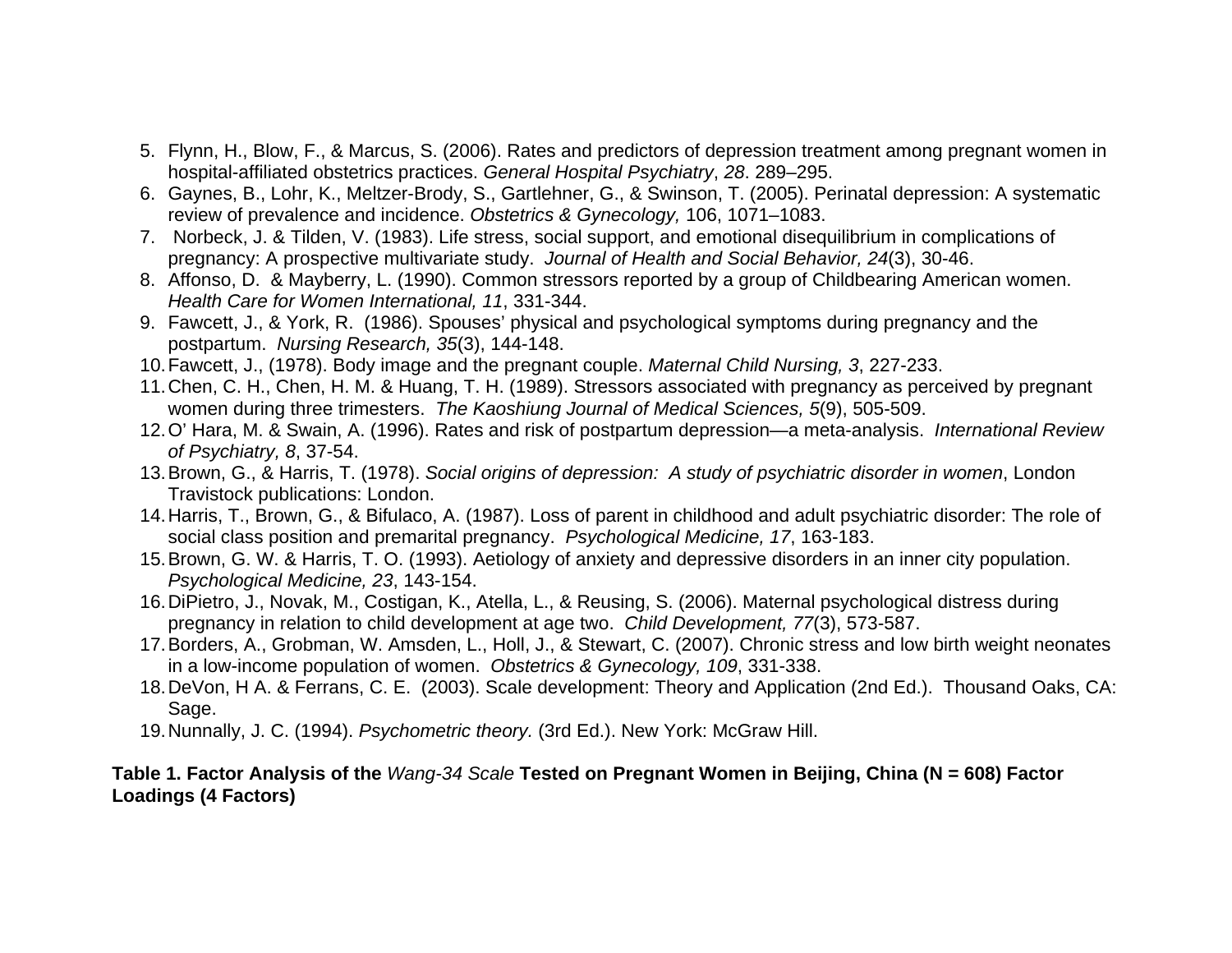| Worry or Concern About:                         | Baby          | Baby            | Body      | Career |
|-------------------------------------------------|---------------|-----------------|-----------|--------|
|                                                 | and           | and             | Image     | and    |
|                                                 | Delivery Post |                 | Lifestyle |        |
|                                                 |               | <b>Delivery</b> |           |        |
| Subscale A: Concerns about Baby                 |               |                 |           |        |
| safe delivery for your baby<br>1.               | .726          |                 |           |        |
| safe delivery for yourself<br>2.                | .691          |                 |           |        |
| 3.<br>premature labor                           | .693          |                 |           |        |
| abnormal labor or cesarean section<br>4.        | .645          |                 |           |        |
| the doctor may not arrive on time<br>5.         | .588          |                 |           |        |
| baby may not be normal<br>6.                    | .660          |                 |           |        |
| labor pain be severe<br>7.                      | .521<br>.344  |                 |           |        |
| contractions during pregnancy<br>8.             | .686          |                 |           |        |
| your behaviors affect fetus<br>9.               | .675          |                 |           |        |
| 10. baby's birth weight                         | .382          |                 |           |        |
| Subscale B: Concerns about Pregnancy            |               |                 |           |        |
| 11. baby may not be attractive                  | .351          | .382            |           |        |
| 12. no one take care of your family during your |               | .512            |           |        |
| labor                                           |               |                 |           |        |
| 13. the baby's future                           | .408          | .364            |           |        |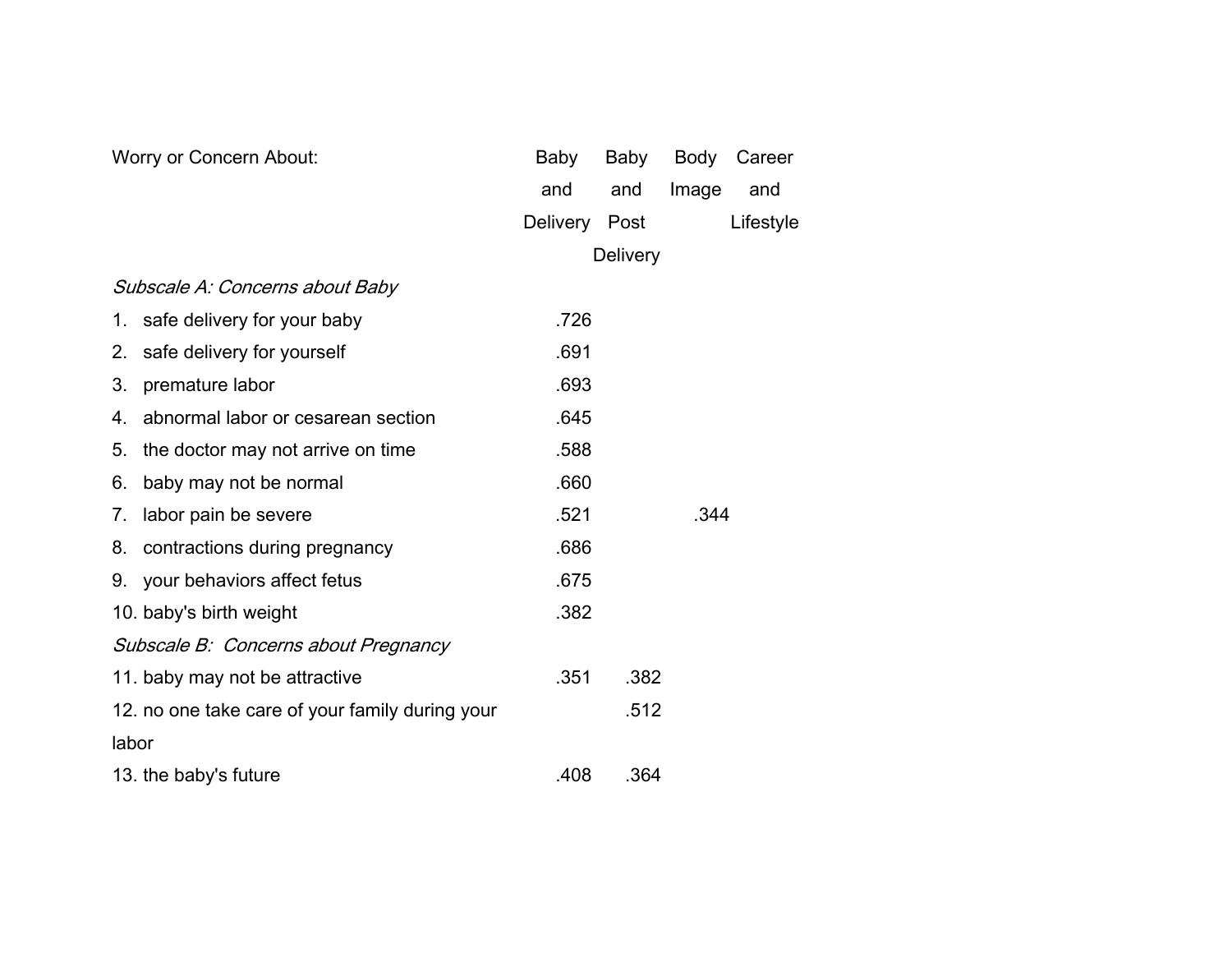| 14. where recuperate after baby born     | .710 |      |      |
|------------------------------------------|------|------|------|
| 15. finding good babysitter              | .554 |      |      |
| 16. giving up work with baby             | .301 |      |      |
| 17. family not like baby                 | .674 |      |      |
| 18. tied down by baby                    | .514 | .331 |      |
| 19. name baby                            | .695 |      |      |
| 20. decreased social contacts/activities | .570 |      |      |
| 21. physical space for baby              | .306 |      |      |
| 22. baby's sex                           | .591 |      |      |
| 23. breast/bottle feed                   | .538 |      |      |
| Subscale C: Concerns about Body Image    |      |      |      |
| 24. mother's figure changes              |      | .872 |      |
| 25. darkened spotting on face            |      | .814 |      |
| 26. getting too fat                      |      | .874 |      |
| 27. control enlarged body                | .315 | .588 |      |
| 28. sexual activity hurt baby            |      |      |      |
| Subscale D: Affonso's Items              |      |      |      |
| 29. physical distress                    |      | .333 |      |
| 30. weight gain and body change          |      | .807 |      |
| 31. emotional instability                |      |      | .907 |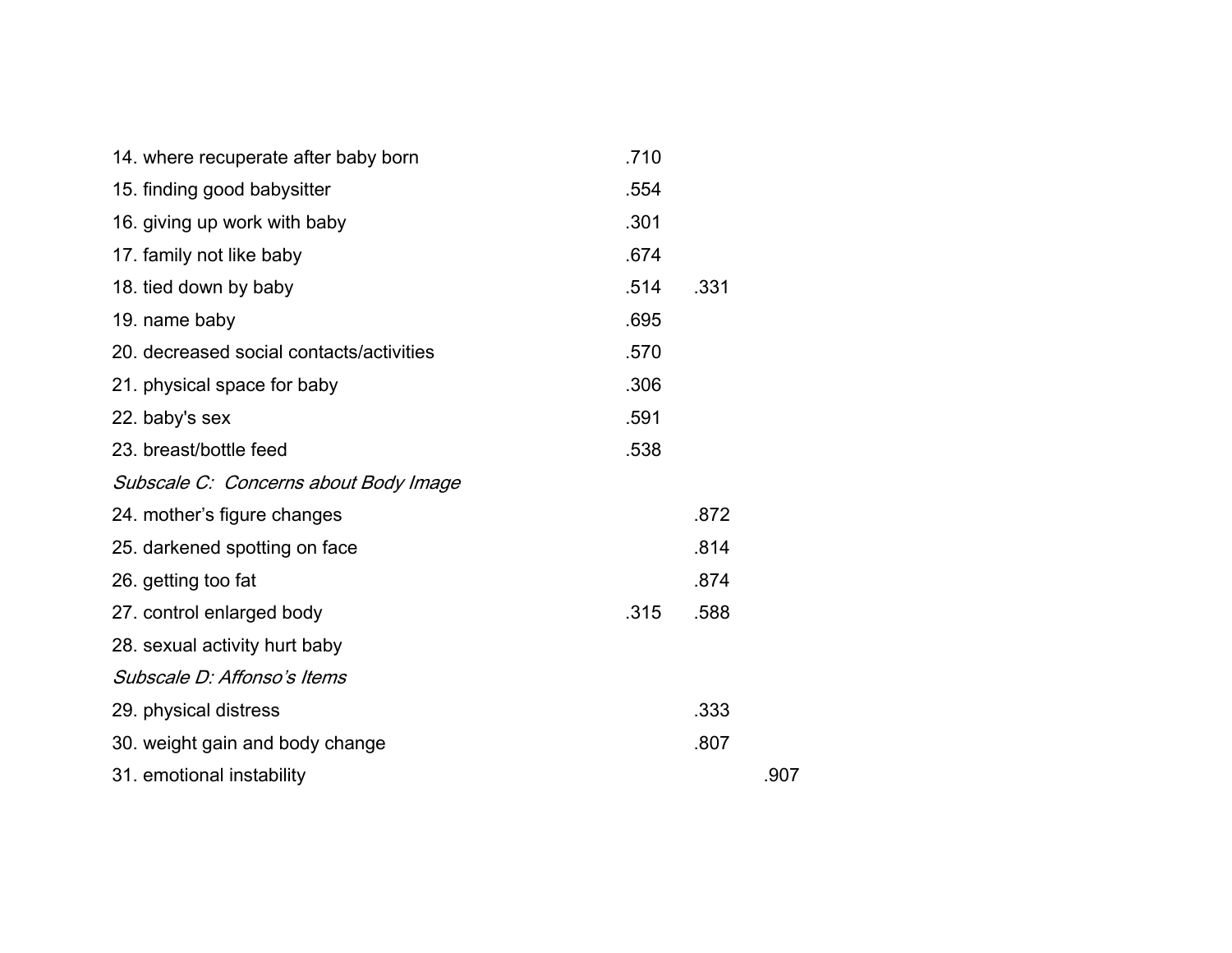| 32. mobility and career       |      |      |      | .906          |
|-------------------------------|------|------|------|---------------|
| 33. money                     |      |      |      | .874          |
| 34. changes in living pattern |      |      |      | .774          |
| Eigenvalues                   | 4.57 | 4.18 | 3.99 | 3.24          |
| Variation Explained (%)       | 13.5 | 12.3 | 11 7 | $9.5^{\circ}$ |

Extraction Method: Principal Component Analysis. Rotation Method: Varimax with Kaiser Normalization. Factor loadings below 0.3 are omitted from Table 1.

# **Table 2. Items and Item Statistics for the** *Wang-34 Scale* **Tested on Pregnant Women in Beijing, China (N=638)**

|                   |                                      |      |                          |                        | Total |
|-------------------|--------------------------------------|------|--------------------------|------------------------|-------|
|                   |                                      |      |                          |                        | Scale |
| Item/ Worry about |                                      | Mean | <b>Standard Subscale</b> |                        | Score |
|                   |                                      |      |                          | <b>Deviation Score</b> |       |
|                   | Subscale A: Concerns about Baby      |      |                          |                        |       |
|                   | 1 safe delivery for your baby        | 3.28 | .75                      | .70                    | .41   |
|                   | 2 safe delivery for yourself         | 2.90 | .84                      | .72                    | .45   |
|                   | 3 premature labor                    | 2.67 | .90                      | .67                    | .35   |
|                   | 4 abnormal labor or cesarean section | 2.86 | .92                      | .66                    | .36   |
|                   | 5 the doctor may not arrive on time  | 2.78 | 1.20                     | .64                    | .40   |
|                   | 6 baby may not be normal             | 3.30 | .80                      | .66                    | .40   |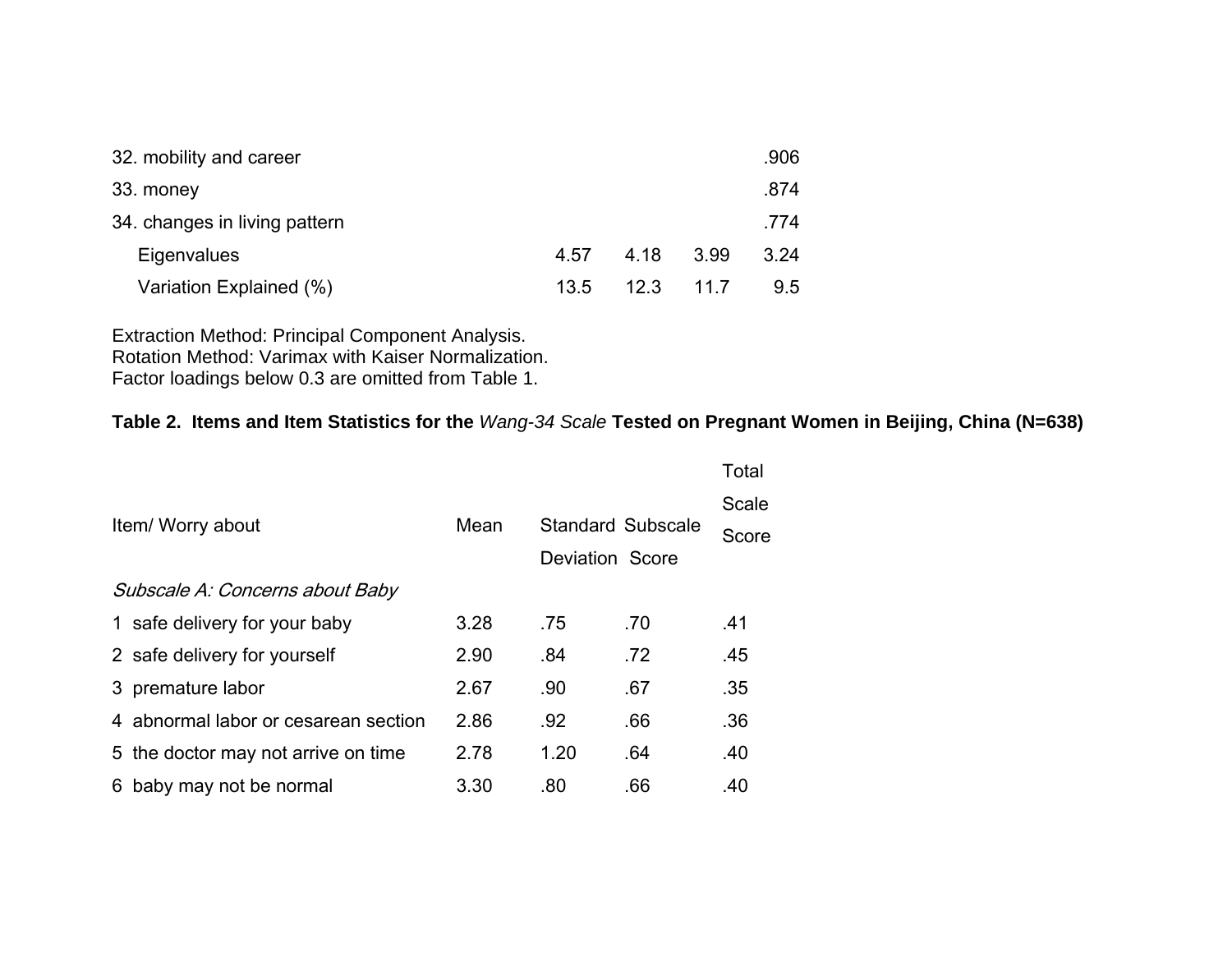|                                      | 7 labor pain may be severe              | 2.87 | .91  | .62 | .51 |  |  |
|--------------------------------------|-----------------------------------------|------|------|-----|-----|--|--|
|                                      | 8 the contractions during pregnancy     | 2.62 | .90  | .73 | .51 |  |  |
|                                      | 9 your behaviors affect fetus           | 2.95 | .84  | .66 | .45 |  |  |
| Subscale B: Concerns about Pregnancy |                                         |      |      |     |     |  |  |
|                                      | 10 baby's birth weight                  | 2.33 | 1.49 | .40 | .33 |  |  |
|                                      | 11 baby may not be attractive           | 2.09 | .85  | .52 | .55 |  |  |
|                                      | 12 no one take care of family during    | 1.88 | .75  | .51 | .46 |  |  |
| labor                                |                                         |      |      |     |     |  |  |
|                                      | 13 the baby's future                    | 2.39 | .90  | .47 | .47 |  |  |
|                                      | 14 where recuperate after baby born     | 1.74 | .65  | .63 | .49 |  |  |
|                                      | 15 finding good babysitter              | 1.85 | .82  | .54 | .38 |  |  |
|                                      | 16 giving up work with baby             | 1.90 | 1.46 | .45 | .27 |  |  |
|                                      | 17 family not like baby                 | 1.71 | .68  | .61 | .49 |  |  |
|                                      | 18 tied down by baby                    | 2.01 | .77  | .55 | .51 |  |  |
| 19                                   | name baby                               | 1.67 | .61  | .61 | .44 |  |  |
|                                      | 20 decreased social contacts/activities | 1.84 | .73  | .60 | .45 |  |  |
|                                      | 21 physical space for baby              | 1.96 | 1.52 | .46 | .28 |  |  |
|                                      | 22 baby's sex                           | 1.64 | .73  | .56 | .45 |  |  |
|                                      | 23 breast/bottle feed                   | 1.85 | .72  | .51 | .40 |  |  |
|                                      |                                         |      |      |     |     |  |  |

Subscale C: Concerns about Body